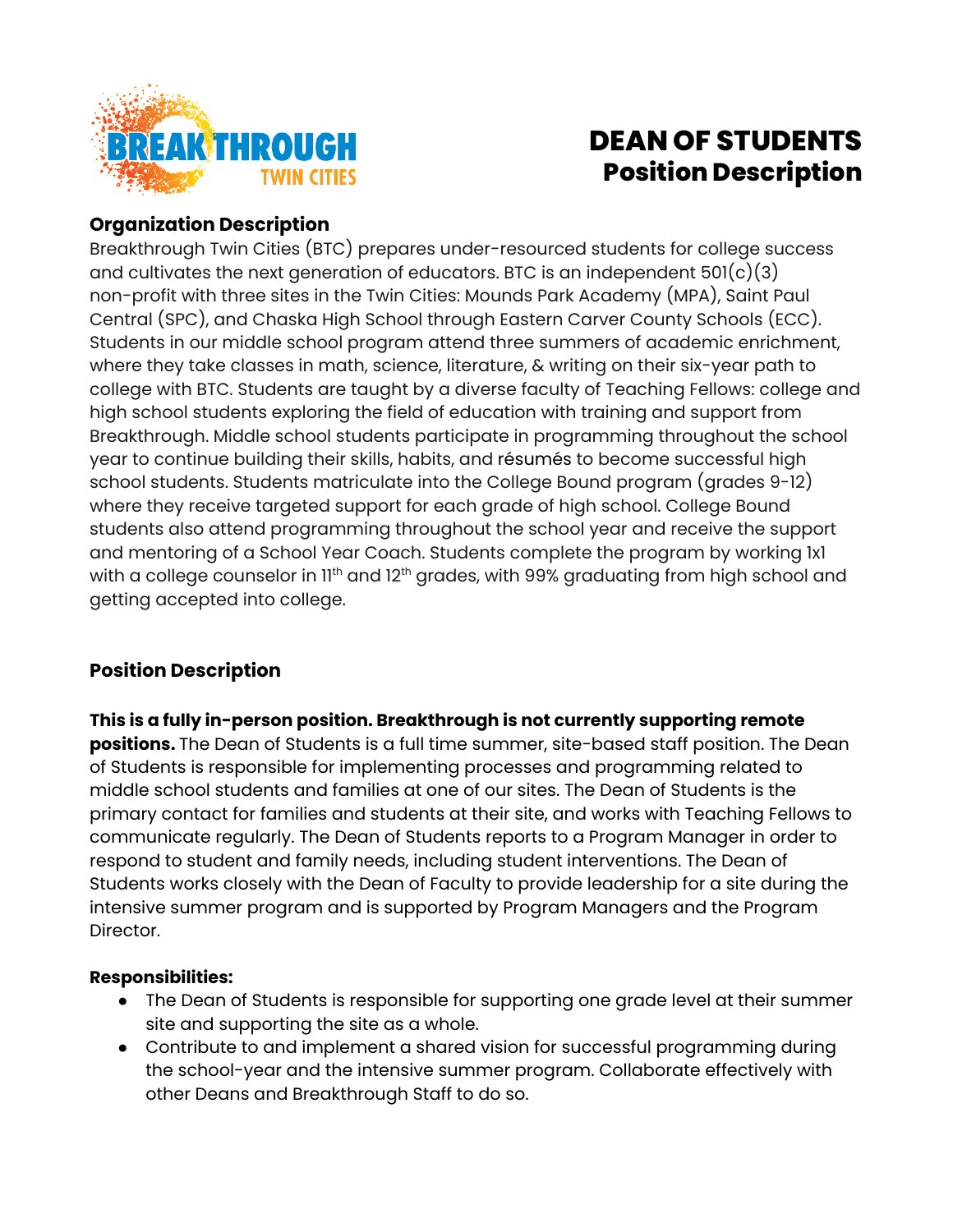- Co-lead a site during the summer alongside the Dean of Faculty; collaborate with the Dean of Instruction to support students and Teaching Fellows in the classroom setting.
- Support the training and development of Teaching Fellows and Program Interns in working with students at a site.
- Work with Program Managers and other staff to determine and implement student interventions when necessary.
- Support the enrollment of new students and families during the Spring.
- Assist with additional programming tasks, as assigned.
- Build high-quality, professional relationships with BTC students, families, Teaching Fellows, Instructional Coaches, site staff, and partners.

#### **Qualifications:**

- Strong leadership, planning, and organization skills
- Ability to initiate and follow through on ideas
- Experience working with diverse groups of people, including students
- Excellent interpersonal and facilitation skills
- Excellent written and oral communication skills
- Strong computer and data management skills (experience with Excel preferred)
- Strong sense of purpose and vision for expanding educational opportunities for student and aspiring educators
- Ability to work effectively with a wide variety of personalities, ages, and situations requiring diplomacy, friendliness, poise, and firmness
- Flexibility and willingness to adjust as needed to best serve the program mission

#### Preferred Qualifications:

- Breakthrough, LearningWorks, or Summerbridge experience
- Proficiency in one of the following languages: Hmong, Karen, Oromo, Spanish

## **Terms of Employment:**

Dates/Times: This is a temporary full-time hourly summer position (with the possibility to further engage with Breakthrough in the future!).

- Summer Program (Flexible start date, priority is extended to those who can begin onboarding in March or April):
	- o Summer Program Dates:
		- Faculty Orientation: 6.13.2022-6.28.2022 (No Orientation on June 18)
		- **•** Student Program:  $6.29.2022 8.6.2022$  (No classes on July 4)
		- Wrap Up Week: 8.8.2022-8.12.2022
- Extended Hours
	- o Pre-summer prep (March/April-May; flexible, non-full-time hours available during onboarding)
		- 7:00 AM 5:30 PM for Orientation
	- o 50 hours/week for the six weeks with students
	- o 40 hours/week for the last week (Wrap-Up)